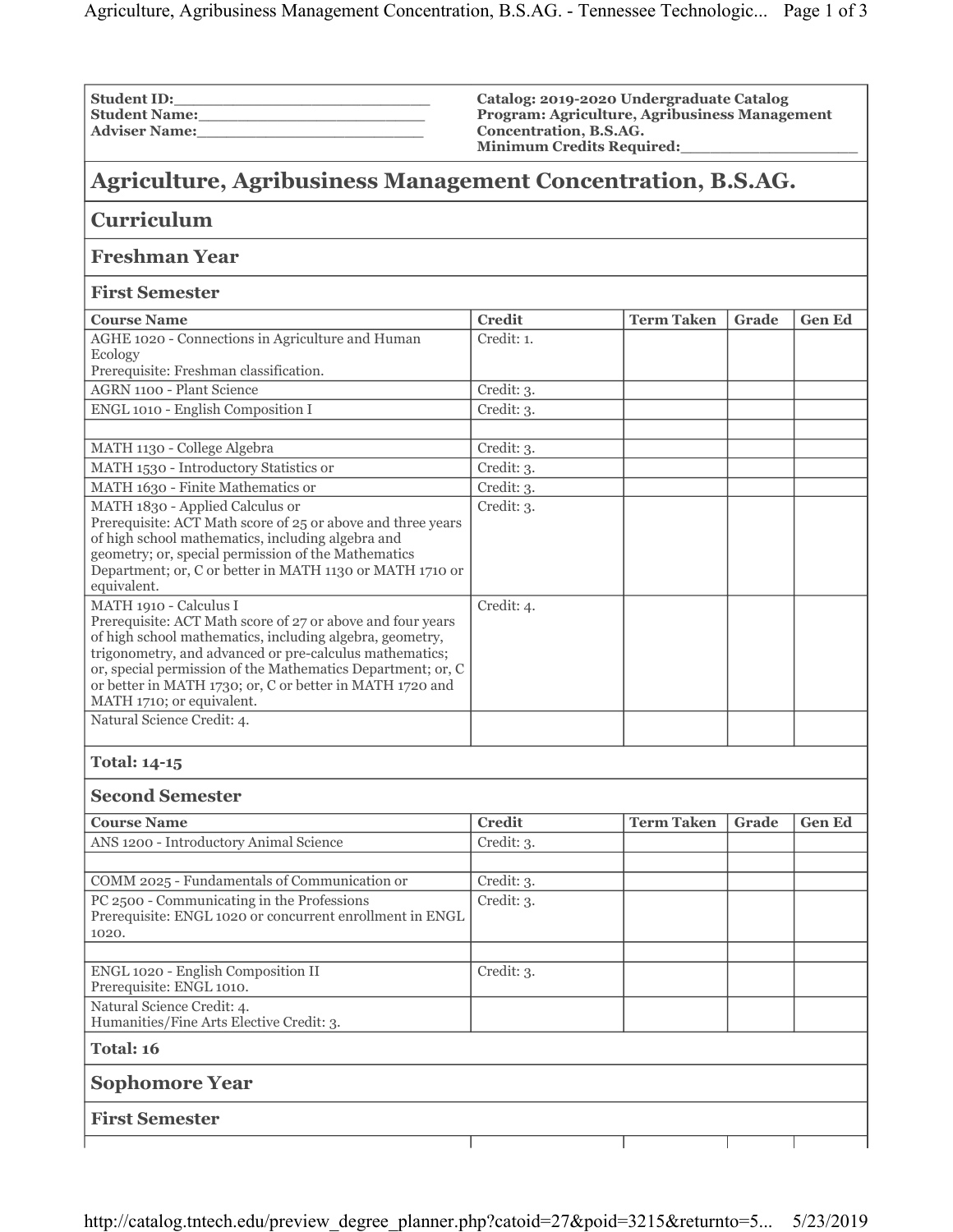| <b>Course Name</b>                                                                                   | <b>Credit</b> | <b>Term Taken</b> Grade |       | Gen Ed        |
|------------------------------------------------------------------------------------------------------|---------------|-------------------------|-------|---------------|
| AGBE 2100 - Economics of Agriculture                                                                 | Credit: 3.    |                         |       |               |
|                                                                                                      |               |                         |       |               |
| AGET 2110 - Agricultural Engineering Technology and<br>Corequisite: AGET 2115.                       | Credit: 2.    |                         |       |               |
| AGET 2115 - Agricultural Engineering Technology                                                      | Credit: 1.    |                         |       |               |
| Laboratory<br>Corequisite: AGET 2110.                                                                |               |                         |       |               |
| <b>or</b>                                                                                            |               |                         |       |               |
| AGET 3110 - Natural Resource Systems and<br>Corequisite: AGET 3115.                                  | Credit: 2.    |                         |       |               |
| <b>AGET 3115 - Natural Resource Systems Laboratory</b><br>Corequisite: AGET 3110.                    | Credit: 1.    |                         |       |               |
|                                                                                                      |               |                         |       |               |
| ACCT 2110 - Principles of Accounting I<br>Prerequisite: Sophomore standing or consent of instructor. | Credit: 3.    |                         |       |               |
| ECON 2010 - Principles of Microeconomics                                                             | Credit: 3.    |                         |       |               |
| <b>Total: 12-13</b>                                                                                  |               |                         |       |               |
| <b>Second Semester</b>                                                                               |               |                         |       |               |
| <b>Course Name</b>                                                                                   | <b>Credit</b> | <b>Term Taken</b>       | Grade | <b>Gen Ed</b> |
| ACCT 2120 - Principles of Accounting II<br>Prerequisite: ACCT 2110.                                  | Credit: 3.    |                         |       |               |
| AGRN 2000 - Soil and the Environment                                                                 | Credit: 3.    |                         |       |               |
| ECON 2020 - Principles of Macroeconomics                                                             | Credit: 3.    |                         |       |               |
| ENGL 2130 - Topics in American Literature or<br>Prerequisite: ENGL 1020.                             | Credit: 3.    |                         |       |               |
| ENGL 2235 - Topics in British Literature or<br>Prerequisite: ENGL 1020.                              | Credit: 3.    |                         |       |               |
| ENGL 2330 - Topics in World Literature<br>Prerequisite: ENGL 1020.                                   | Credit: 3.    |                         |       |               |
| Total: 12                                                                                            |               |                         |       |               |
| <b>Junior Year</b>                                                                                   |               |                         |       |               |
| <b>First Semester</b>                                                                                |               |                         |       |               |
| <b>Course Name</b>                                                                                   | <b>Credit</b> | <b>Term Taken</b>       | Grade | <b>Gen Ed</b> |
| AGBE 3100 - Agricultural Marketing<br>Prerequisite: AGBE 2100.                                       | Credit: 3.    |                         |       |               |
| AGBE 3220 - Data Acquisition and Computer Analysis in<br>Agribusiness                                | Credit: 3.    |                         |       |               |
| Prerequisite: AGBE 2100 and MATH 1130 or higher.                                                     |               |                         |       |               |
| AGBE 3400 - Agricultural Finance<br>Prerequisite: ACCT 2110.                                         | Credit: 3.    |                         |       |               |
| HIST 2010 - Early United States History                                                              | Credit: 3.    |                         |       |               |
| MKT 3400 - Principles of Marketing<br>Prerequisite: ECON 2010.                                       | Credit: 3.    |                         |       |               |
| Total: 15                                                                                            |               |                         |       |               |
| <b>Second Semester</b>                                                                               |               |                         |       |               |
| <b>Course Name</b>                                                                                   | <b>Credit</b> | <b>Term Taken</b>       | Grade | <b>Gen Ed</b> |
| AGBE 3430 - Introduction to Agribusiness Management<br>Prerequisite: AGBE 2100.                      | Credit: 3.    |                         |       |               |
| AGBE 3950 - Agribusiness Internship<br>Prerequisite: AGBE 2100 and junior standing.                  | Credit: 3.    |                         |       |               |
|                                                                                                      |               |                         |       |               |